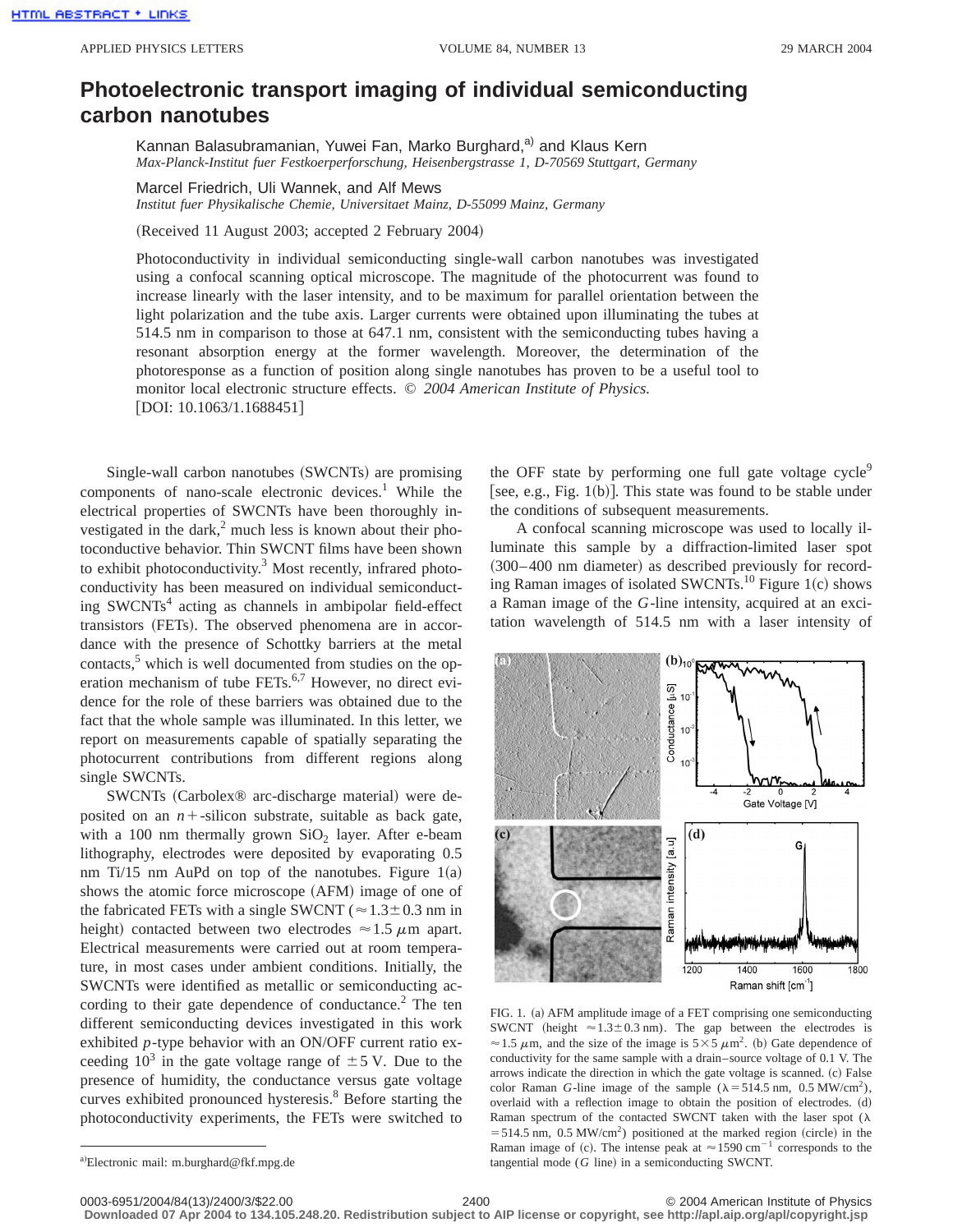

FIG. 2. (a) Room temperature currents (plotted in log scale) measured on a single SWCNT ( $V_{bias}$ =0.1 V) upon illumination with various laser intensities ( $\lambda$ =514.5 nm) and pulse widths of 3 or 7 s. (b) Dependence of the photogenerated current in (a) plotted as a function of laser intensity. The dotted straight line is a linear fit to the measured data. (c) Polarization dependence of the photoconductance of a single SWCNT under illumination with  $\lambda = 514.5$  nm ( $V_{bias} = 0.1$  V).

 $0.5 \text{ MW/cm}^2$ , which is overlaid over a reflection image of the same substrate area. In addition to the gate dependence shown in Fig.  $1(b)$  the Raman spectrum of the contacted SWCNT presented in Fig.  $1(d)$  signifies that this tube is semiconducting, as is apparent from the absence of the Breit–Wigner–Fano line characteristic of metallic SWCNTs.<sup>11</sup>

By using such a combination of Raman and reflection images the photocurrent through a single SWCNT can be detected by positioning the laser spot over the tube in the electrode gap. As shown in Fig.  $2(a)$ , a pronounced increase in current was observed upon illumination with  $\lambda$  $=$  514.5 nm and laser intensities varying from 0.5 to 7.5 MW/cm<sup>2</sup>. The plot shown in Fig. 2(b) displays a linear **Downloaded 07 Apr 2004 to 134.105.248.20. Redistribution subject to AIP license or copyright, see http://apl.aip.org/apl/copyright.jsp**

dependence of the photocurrent measured at different laser intensities. This is in agreement with the earlier observation on single SWCNTs, $4$  indicating that photogenerated charge carriers in the nanotube are responsible for the current increase. Noteworthy are the laser intensities used in the present work that fall into the range of  $0.5-7.5$  MW/cm<sup>2</sup>, which is approximately three orders of magnitude larger than in Ref. 4. At such high laser intensities (and small bias voltages  $\leq 0.1$  V), no alteration in photocurrent was observed when the environment was changed from air to argon, oxygen, or water vapor. This result suggests that the photocurrent does not result from photodesorption $12$  of adsorbates like  $oxygen<sup>13,14</sup>$  and water,<sup>8</sup> which have been reported to affect the electrical transport properties of semiconducting SWCNTs. Furthermore, the photocurrents were one order of magnitude smaller when the samples were illuminated by  $\lambda$ = 647.1 nm, as compared to excitation with  $\lambda$  = 514.5 nm with the same laser intensity  $(0.5 \text{ MW/cm}^2)$ . This difference is expected since the absorption cross section of the semiconducting nanotubes is much higher at 514.5 nm. In particular, the semiconducting interband transitions corresponding to the third van Hove singularities fall close to 2.41 eV for the samples used here,<sup>15</sup> which have a mean diameter of  $\approx$  1.3 nm.

To gain additional support that optically excited charge carriers in the SWCNT are the origin of the current changes observed under illumination, the dependence of photocurrent on the polarization direction of the incident light was studied. The polar plot in Fig.  $2(c)$  illustrates the result of such a measurement, where 0° corresponds to the direction of polarization being parallel to the nanotube axis. It shows a clear dependence of the photoconductance on the orientation of the nanotube. For the present sample, a polarization ratio of approximately 5:1 is found. The polarization dependence of the photoconductance excludes that photovoltages created at the  $n + Si/SiO<sub>2</sub>$  interface are responsible for the current changes upon laser illumination.

The relatively small extension of the laser spot  $(300-$ 400 nm), as compared to the separation of the electrodes  $(\approx 1.5 \mu \text{m})$ , opens up the possibility to record the photocurrent signal that originates from illumination at different locations along a contacted SWCNT. Such a photoelectronic transport image is depicted in Fig. 3 In order to highlight the electrode positions, the photocurrent image was overlaid above a simultaneously taken reflection image. It is apparent that the magnitude of the photocurrent is strongest closest to the top electrode. This observation is attributed to the generation of an offset photovoltage upon illumination of the Schottky barrier at the contact region.<sup>16</sup> With increasing distance from the contact, the flat band region is reached where the major effect is photogeneration of carriers that experience a much weaker field. Similar observations have been made also on the other samples. The absence of a corresponding photocurrent peak close to the other electrode may be explained by an asymmetry in the Schottky barriers at the source and the drain.<sup>6</sup>

In conclusion, we have presented a versatile approach to investigate individual nanowires by recording photoconductivity and Raman spectra on the same electrically contacted semiconducting SWCNTs. Due to its local probe character,